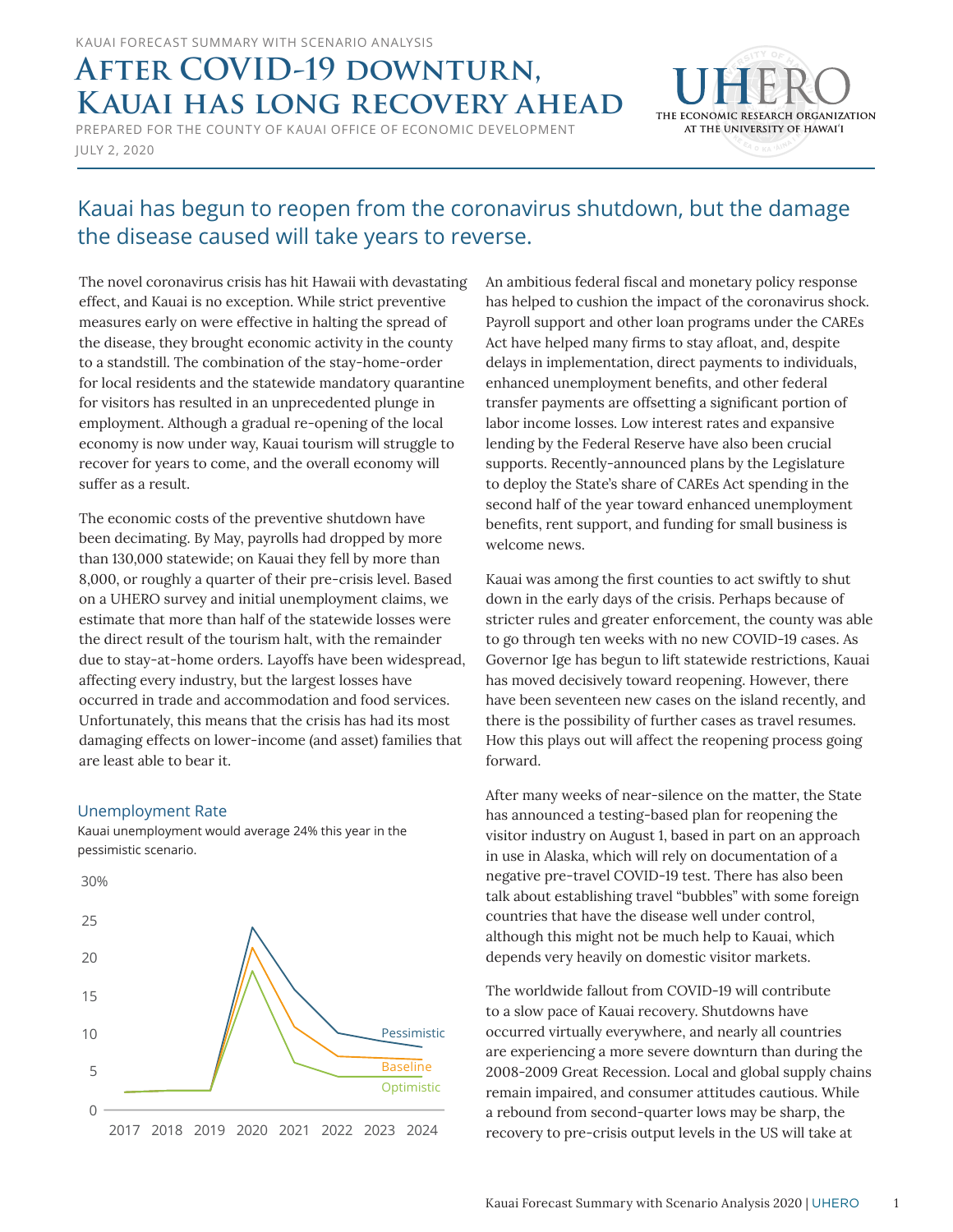## An Unprecedented—and Uncertain—Kauai Recession

The COVID-19 pandemic, and the complete shutdown of tourism and much of the local economy, has plunged Kauai into a painful economic downturn, and one that we believe will take a number of years to recover from. How does the current situation compare with past experience?

Simply put, today's COVID-19 recession is unprecedented in its severity. The economic damage to date far exceeds that of any previous economic downturns for the state or for Kauai. A comparison to the 2008-2009 downturn is particularly apt, since that "Great Recession" was the most severe downturn since the 1930s Great Depression. In the Great Recession, the nonfarm payroll job count on Kauai fell by about 6.6% between 2007 and 2009; this year, payroll jobs fell by 30% in just a couple of months, and the average job base for all of 2020 will be nearly 20% lower than its 2019 level. In both cases, the dominant cause was a dramatic drop in visitors. During the Great Recession, economic weakness in the US weighed substantially on Kauai tourism, but the (admittedly dramatic) 29% drop in arrivals at that time cannot compare with the rapid and complete tourism shutdown this year. (In case you are curious, this downturn also dwarfs the recession that followed Hurricane Iniki, when the number of payroll jobs dropped about 11% from peak to trough.)

In 2008-2009, tourism was not the only area of weakness. That global recession had been kicked off by the financial crisis that originated in US mortgage-backed assets, leading to a freeze-up of credit affecting activity in many sectors. The housing market's unsustainable boom abruptly ended, sending construction sharply downward. Significant unemployment also occurred in trade, transportation and other services. This time around, so far at

#### Total Nonfarm Jobs, Indexed to Cycle Peak

Job losses from the COVID-19 downturn far exceed those experienced during the mid-2000s Great Recession.



#### Percent Change in Jobs

The tourism halt and stay-at-home orders have concentrated losses in a few areas. (Great Recession shows 2007 to 2009 change; COVID-19 Recession shows projected 2019 to 2020 change.)



least, the effects have been heavily focused on tourism, and on eating and drinking establishments that were shuttered to reduce transmission risk. As a result, the lion's share of losses so far have been in accommodations, food service, and retail. One concern, of course, is that workers in the most affected areas are among the most vulnerable to loss of employment and income.

What about the anticipated recovery path? As we have noted in the text, we expect that, following an initial bounce, recovery from this recession will be long and drawn out, owing in part to its reliance on a successful reopening of tourism and a resumption of the general public's willingness to travel. Macroeconomic weakness associated with persistent job losses and bankruptcies will also take time to resolve. Recovery from the Great Recession was also attenuated. In that case, macro damage was exacerbated by the need to work off debt burdens that had built up during the housing bubble, which weighed on lending, investment, and consumption. So long recoveries in both cases, but for somewhat different reasons.

It is important to emphasize again here that, because this downturn is without peer, there is tremendous uncertainty about the recovery path. For this reason, we have provided optimistic and pessimistic alternative scenarios, and we suggest that thinking in terms of a range of possible outcomes will likely be more productive than focusing on a single baseline forecast.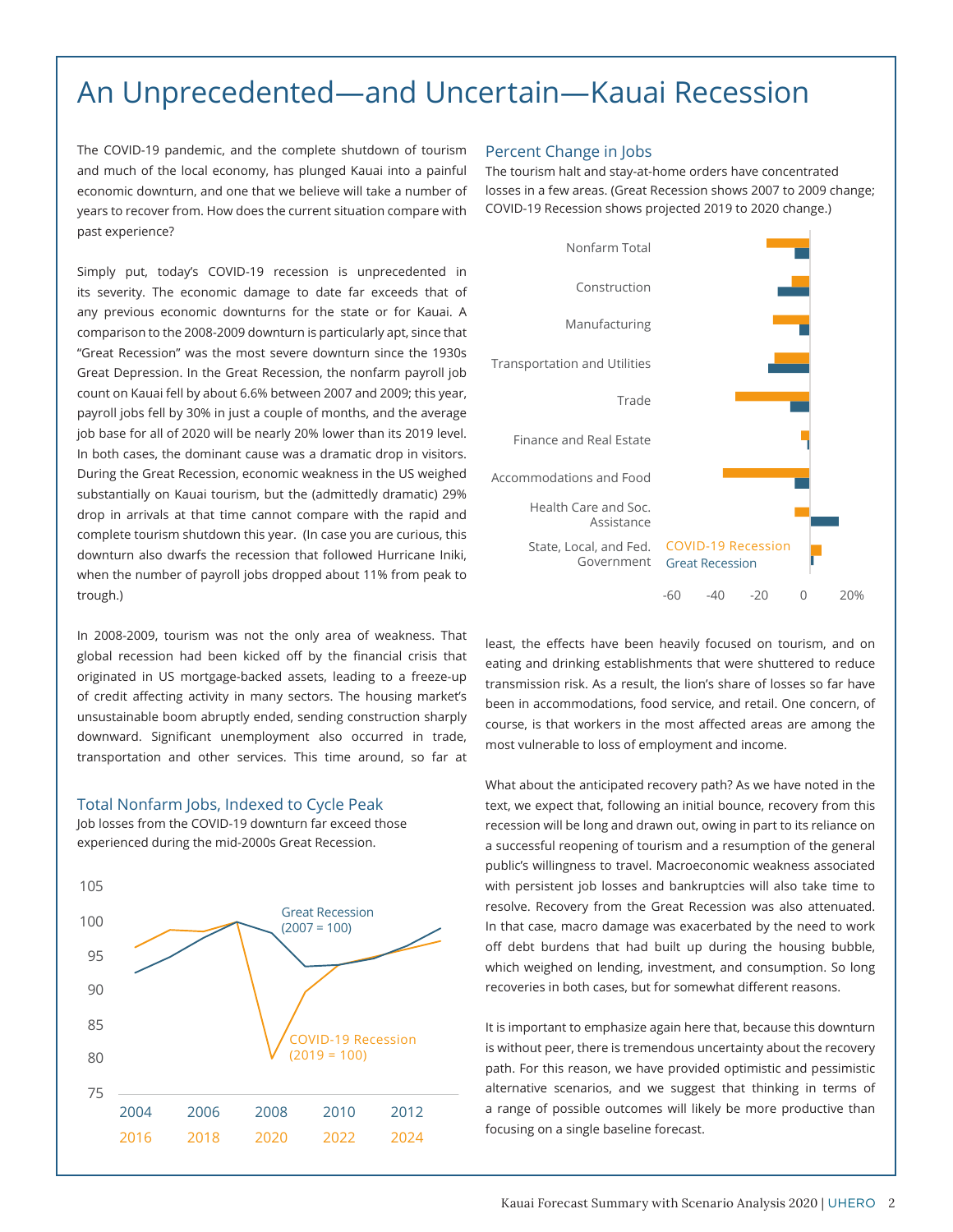#### Visitor Arrivals

Kauai visitor numbers will lag for years even in the optimistic scenario.



least two years, with unemployment remaining elevated near 6% in 2022.

Weak economic conditions in visitor markets, practical reopening challenges, and a reluctant traveling public will combine to create a slow and incomplete tourism recovery. The baseline forecast reported here has transpacific tourism resuming in late July, broadly in line with the recently-announced August 1 start date, but the number of visitors picks up very slowly. In the forecast, the number of arrivals for the year averages nearly 60% lower than in 2019. Further recovery thereafter will continue to be gradual, so that by 2022 there will still be fewer than 1.1 million visitors to Kauai, compared with nearly 1.4 million in 2019. The hotel occupancy rate on Kauai will average less than 63% in 2022, compared with about 73% in 2019.

The overall macroeconomic toll of the crisis on Kauai will therefore be extensive and overall recovery will be slow. (The impact on Kauai and the other Neighbor Islands will in fact be somewhat more severe than on Oahu because of their greater reliance on the visitor industry.) In our baseline forecast, nonfarm payrolls will post a 20% decline for this year overall, and they will remain below their 2019 level throughout the forecast period. Kauai's annual unemployment rate will surpass 21% this year, and it will still remain above 7% in 2022. The extensive program of federal transfers will offset a significant portion of lost

labor income—at least in the near term—so that the drop in aggregate real personal income will be smaller, falling by 6% this year. Still, income recovery will be attenuated, edging back up toward 2019 levels only by the middle of this decade.

In formulating our baseline scenario, we have made our best judgment about developments that will determine the path ahead, given the information available at this time. Because of the tremendous uncertainty that exists, we have also developed scenarios that we believe encompass a reasonable range of alternative outcomes.

In our pessimistic scenario, we assume no appreciable tourism uptick until autumn. Visitor arrivals would post an annual decline of about 70% this year and remain significantly below the 2019 peak through the end of the forecast horizon. For this year as a whole, real income on Kauai would decline 8%, and non-farm payrolls would be down more than 23%. The nonfarm job count would remain more than 4,000 jobs below its pre-crisis level in 2022, and the unemployment rate would remain above 10%.

In our optimistic scenario, improved control of the virus nationally and abroad allows a somewhat stronger return of visitors in late summer, and, by this fall, businesses catering primarily to the local market would recover about 80-85% of the recent decline. Two-thirds of job losses would be recovered by next year. Even so, persisting socialdistancing measures would continue to impose significant ongoing costs for tourism. Despite a relatively steep path of initial gains, visitor numbers would lag 2019 levels for the next five years.

After such a sharp drop, it would be nice to hope for a rapid rebound for Kauai and the rest of Hawaii. Unfortunately, we think this is unlikely, given the state's heavy reliance on tourism. Instead, we are likely to lag behind the national pace of recovery. How that recovery proceeds will depend crucially on government policy responses, in part whether more direct federal support to states and counties is forthcoming. Absent that, it will be important for the State to make good on plans to deploy its share of Federal monies, its own resources, and necessary short-term borrowing to bridge the gap, particularly for lower-income families most affected by what looks to be a drawn-out recovery process.